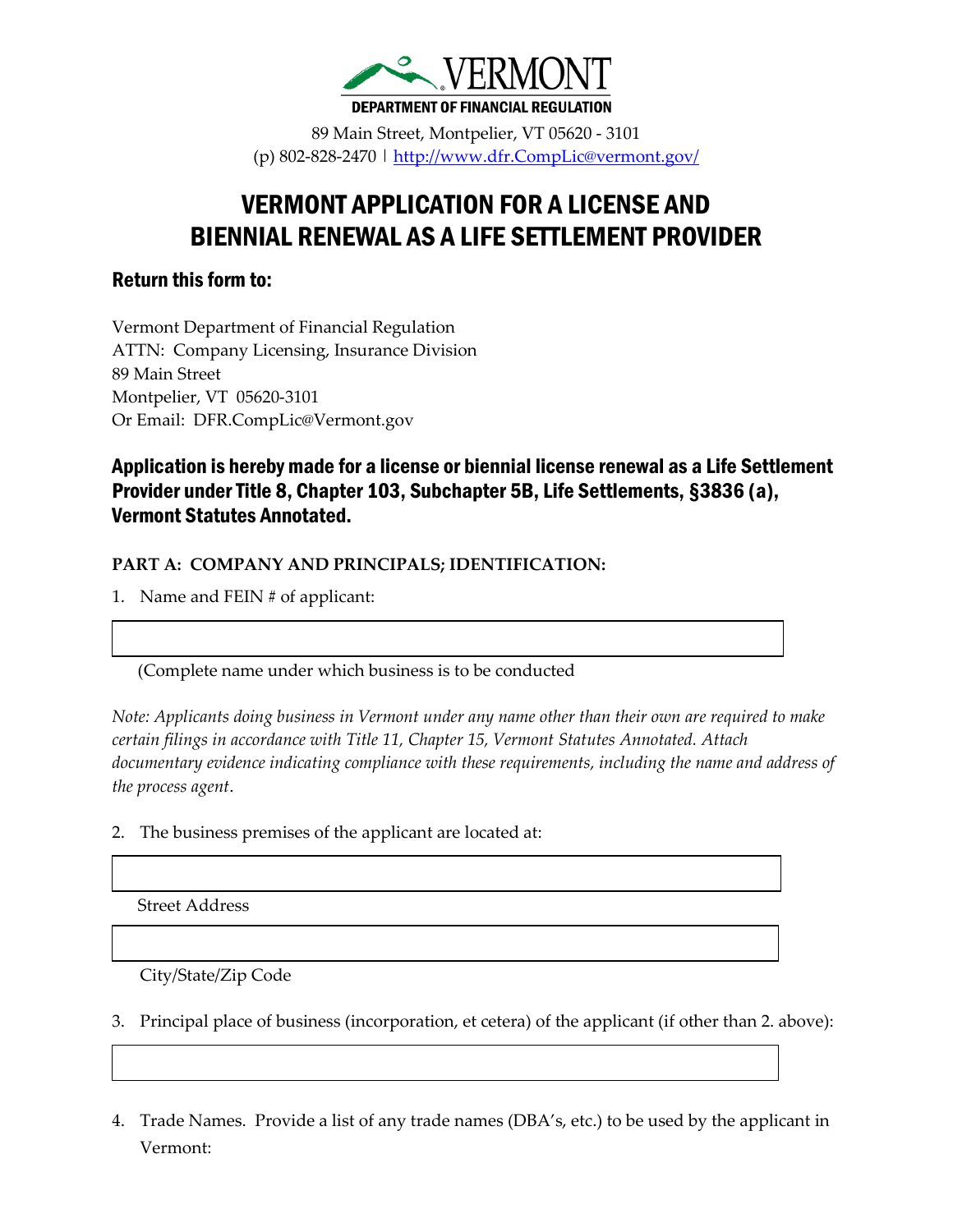#### 5. Type of organization:

(Sole proprietorship, partnership, corporation, et cetera)

6. If incorporated, specify state and date of incorporation:

(State, Date)

7. Specify the date of qualification to do business in Vermont:

(Date)

Attach evidence indicating compliance with the statutes of Vermont relating to corporations, if appliable.

8. Have you designated an agent for service of process with the Vermont Secretary of State? Include as an attachment to this application.

☐Yes ☐No

9. Identifying information regarding the owner or general partners and each officer or employee who will act as a life settlement provider:

*Note: If the life settlement provider is a corporation, association, etc., provide this information for all directors, trustees and principal officers, as well as for each executive employee who will administer the applicant's processes.*

| Full Legal Name | Position/Title | Principal Resident | Active Occupation |
|-----------------|----------------|--------------------|-------------------|
|                 |                | Address            | (if any)          |
|                 |                |                    |                   |
|                 |                |                    |                   |
|                 |                |                    |                   |
|                 |                |                    |                   |
|                 |                |                    |                   |
|                 |                |                    |                   |
|                 |                |                    |                   |
|                 |                |                    |                   |
|                 |                |                    |                   |

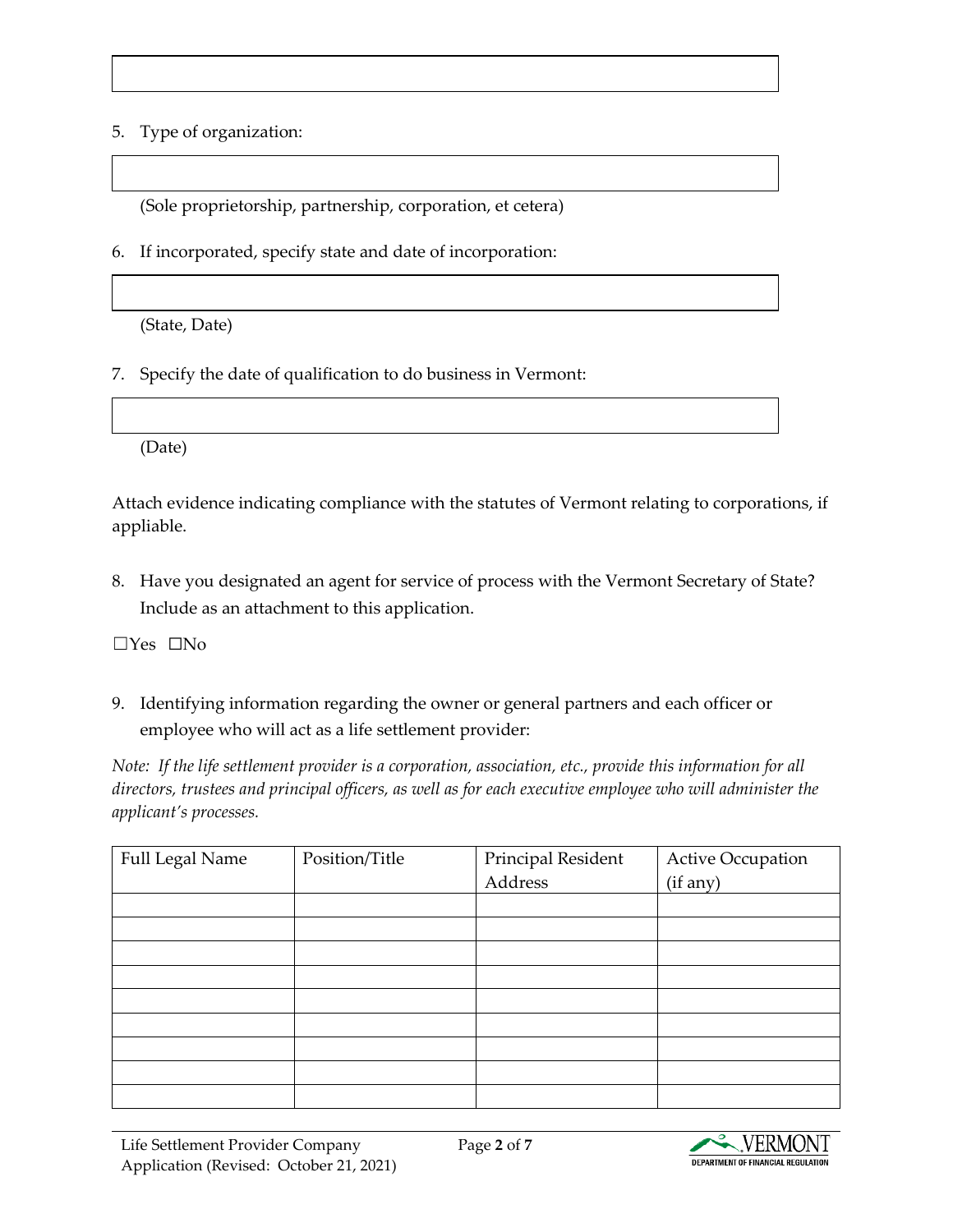(Attach additional sheets as necessary).

## 10. Identification of Owners; Corporate Owners, Members, Partners, etc.:

a) If the applicant is a corporation, identify parent, affiliate, and subsidiary corporations, if any, and a clear description of the relationship of each to the applicant, including percentage of stock owned by applicant and each related corporation. Attach an organization chart showing the relationships between the parent, affiliate(s) and/or each subsidiary corporation.

| Corporation | Relationship to Applicant |  |
|-------------|---------------------------|--|
|             |                           |  |
|             |                           |  |
|             |                           |  |

(Attach additional sheets as necessary).

#### b) If the applicant is an association, identify all the members:

| Member | Address |  |
|--------|---------|--|
|        |         |  |
|        |         |  |
|        |         |  |

(Attach additional sheets as necessary).

## c) If the applicant is a partnership, identify all general partners:

| Partner | Address |
|---------|---------|
|         |         |
|         |         |
|         |         |

(Attach additional sheets as necessary).

# 11. Identity and Background of Primary Managers/Officers:

a) Name, title and residential address of the primary managers/officers responsible for the business of the applicant:

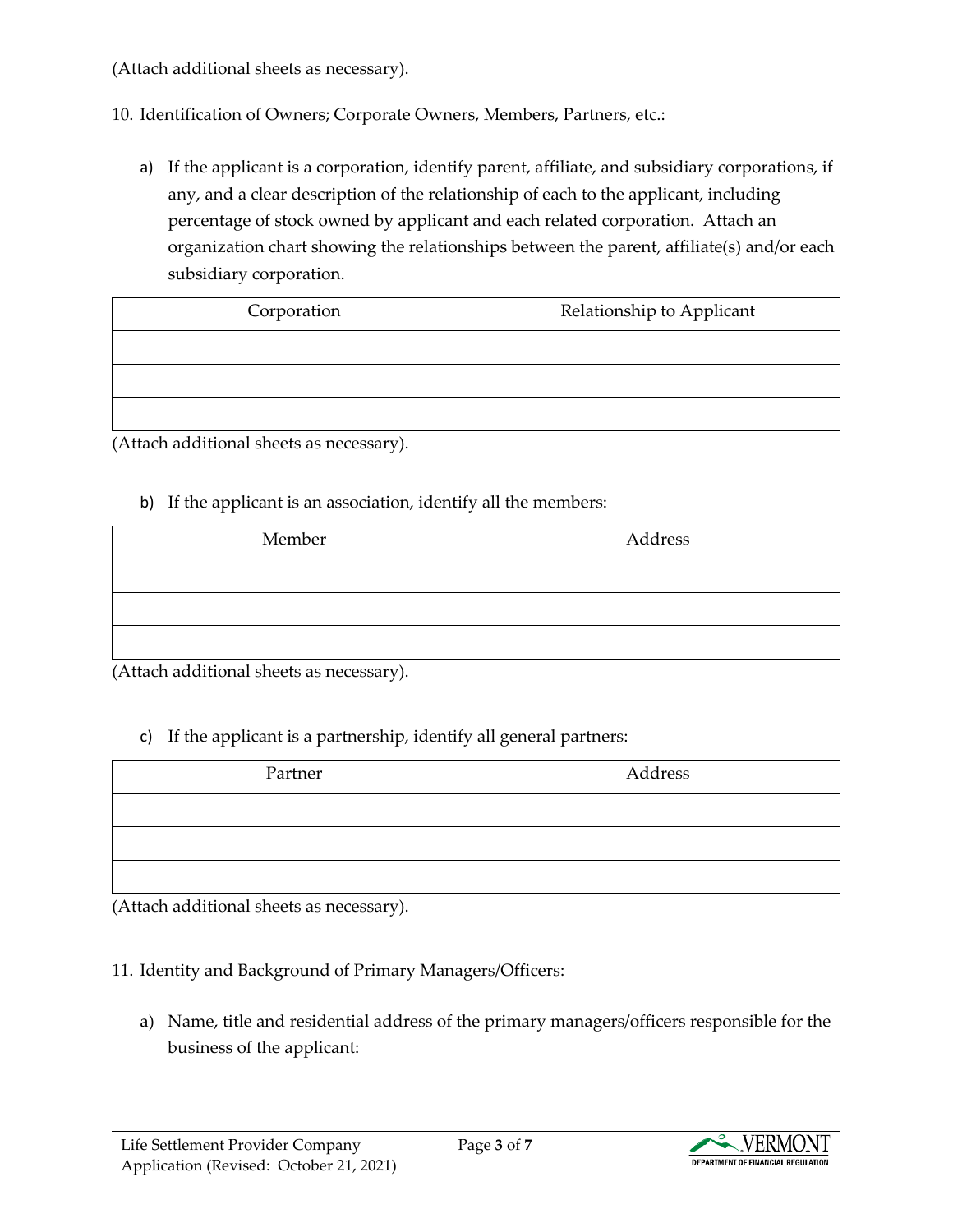| Full Legal Name | Position/Title | Address |
|-----------------|----------------|---------|
|                 |                |         |
|                 |                |         |
|                 |                |         |

b) Employment history of the managers/officers responsible for the business processes during the last ten (10) years:

| From-To | Name of Employer | Employer's Address | Position |
|---------|------------------|--------------------|----------|
|         |                  |                    |          |
|         |                  |                    |          |
|         |                  |                    |          |
|         |                  |                    |          |

(Attach additional sheets as necessary).

12. List the state in which applicant is or at any time was, engaged in the business of a life settlement provider:

| State | Dates (from-to) |
|-------|-----------------|
|       |                 |
|       |                 |
|       |                 |
|       |                 |

13. List all business licenses held or applied for any government entity:

| Type of License | <b>Issuing Authority</b> | Date of Issue or Denial |
|-----------------|--------------------------|-------------------------|
|                 |                          |                         |
|                 |                          |                         |
|                 |                          |                         |
|                 |                          |                         |

14. Has any license or application of this applicant, or any owner, director, officer, partner, manager or employee of the applicant, been suspended or revoked in any state?

☐Yes ☐No

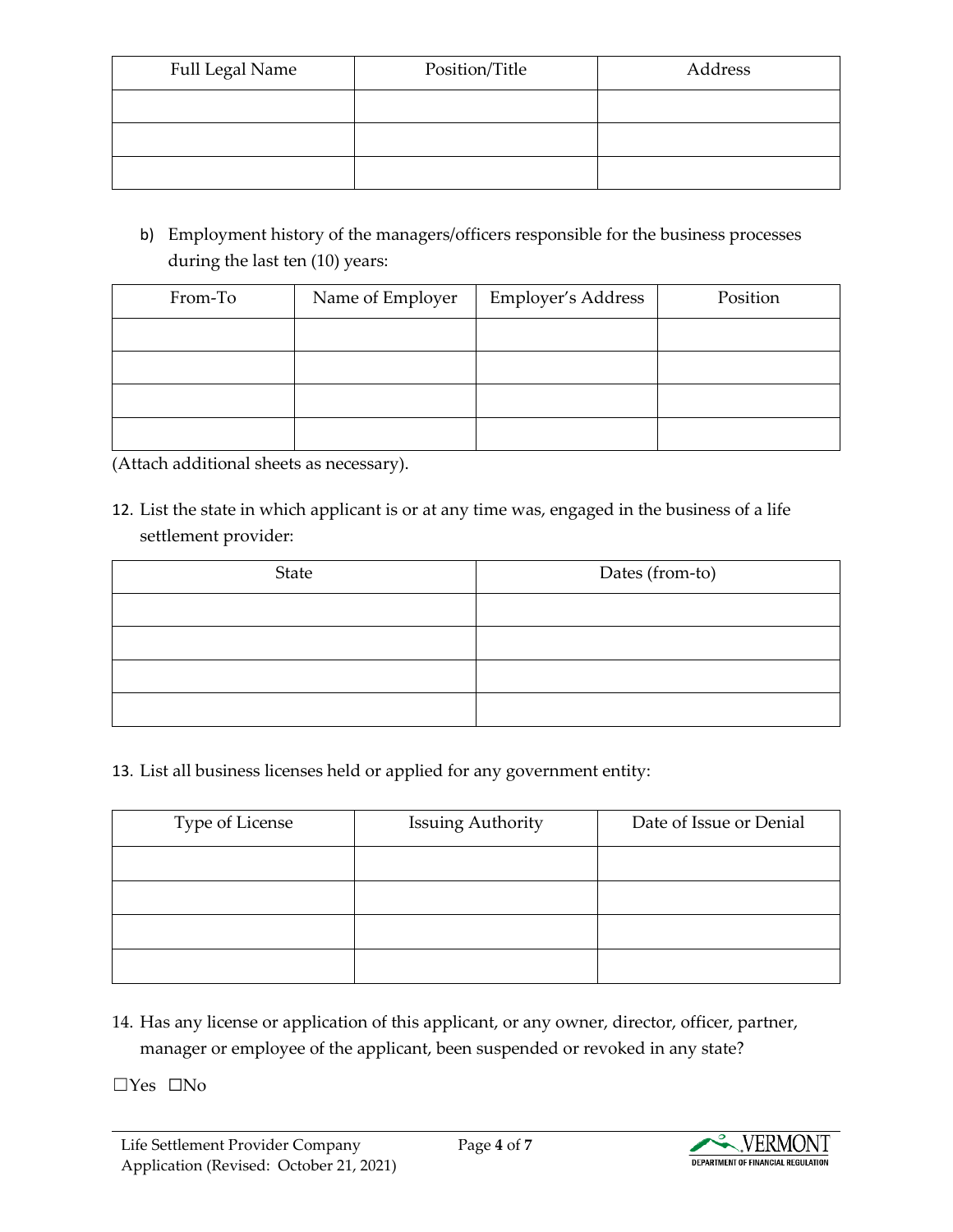If yes, include information and documentation as an attachment. Information must include name of owner, director, officer, partner or employee, as appropriate; type of license involved; date of action and state involved.

15. Are there any formal or informal regulatory actions which have been taken or are pending against the applicant by any jurisdiction?

☐Yes ☐No

If yes, include information and documentation as an attachment.

16. Has the applicant had an owner other than the one identified in Questions 6 and 9?

 $\Box$ Yes  $\Box$ No

If yes, provide a history of the applicant's ownership to include seller, purchaser and transaction date.

| Seller | Purchaser | Date |
|--------|-----------|------|
|        |           |      |
|        |           |      |
|        |           |      |
|        |           |      |

17. Provide a copy of the applicant's annual financial and operating report(s) to members, partners or shareholders for the most recently ended calendar year, including a SEC Form 10K if applicable, for the applicant, its parents and any subsidiary or affiliate.

*Note: Annual statement filings are required for licensed applicants for the year end in which the applicant is licensed and subsequent years according to 8 V.S.A. §3839.*

## **PART B: OPERATING PLANS AND SYSTEM(S) (as required by 8 V.S.A. §3836(a)(5)(A))**

18. List the financial institutions with which the applicant has escrow or trust agreements, indicating the balance on each account. Identify any institution with which you have an affiliation, other than a depositor. Attach copies of all escrow and trust agreements:

| <b>Financial Institution</b> | Address | <b>Account Balance</b> |
|------------------------------|---------|------------------------|
|                              |         |                        |
|                              |         |                        |
|                              |         |                        |
|                              |         |                        |

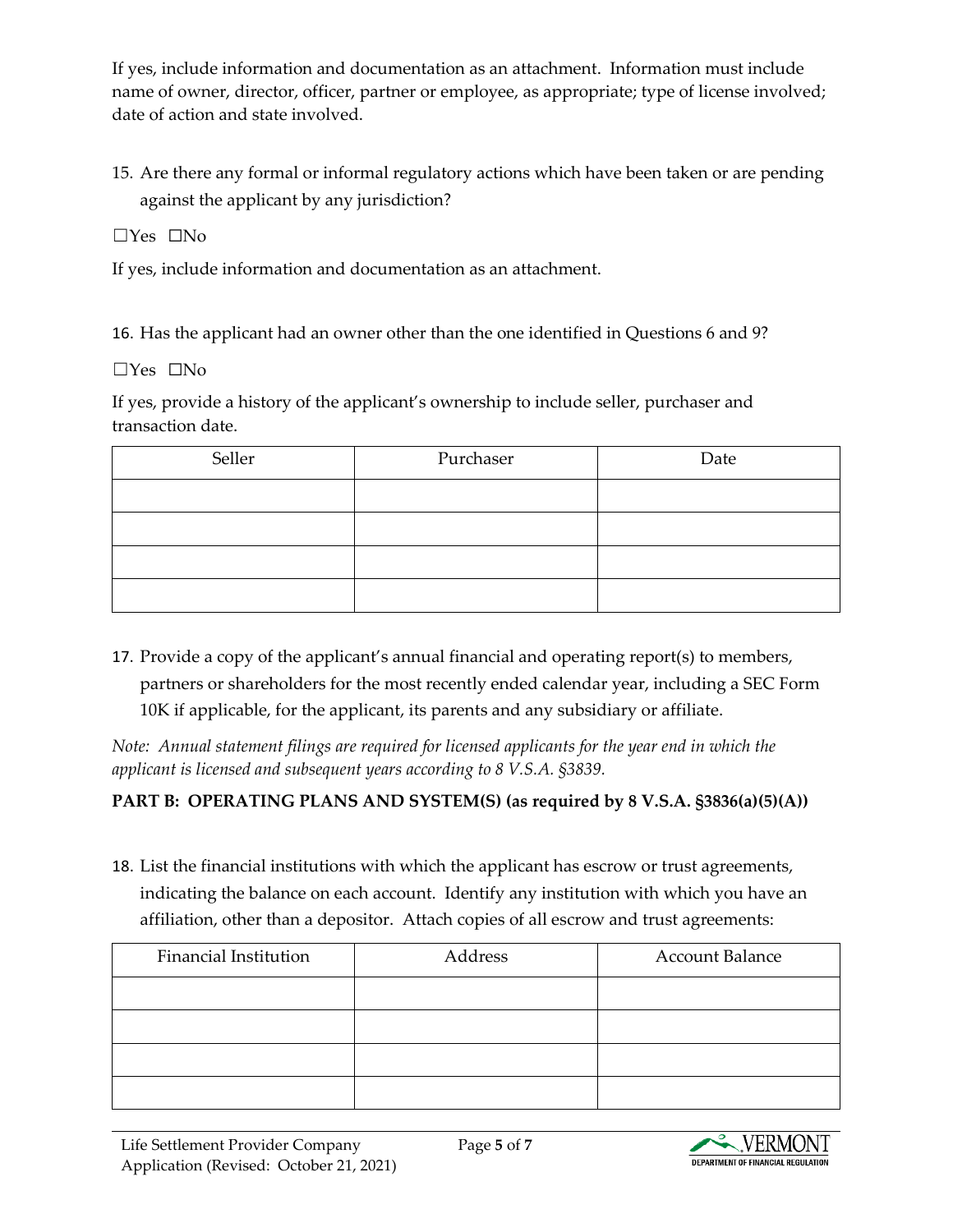- 19. Attach a Plan of Operations with appropriate attachments for the applicant's activities in Vermont that includes:
	- a) Description of the advertising, brokerage, or distribution system(s) to be used to initiate and complete the offering of life settlement contracts in Vermont.
	- b) Description of the Company's marketing techniques.
	- c) Description of the Company's training programs for those individuals who will have direct contact with policy owners.
	- d) For each of the next five years, an estimate of the number and value of contracts to be transacted with Vermont residents.
- 20. Identify the servicing facilities to be used by Vermont brokers and policy owners, including their addresses and phone numbers:

| Type of Service Provided | Address | Telephone Number |
|--------------------------|---------|------------------|
|                          |         |                  |
|                          |         |                  |
|                          |         |                  |
|                          |         |                  |

## **PART C: EVIDENCE OF FINANCIAL RESPONSIBILITY AND ANTI-FRAUD PLAN**

21. Enclose with this application evidence of a Bond or Letter of Credit in favor of the State of Vermont Commissioner of Financial Regulation in an amount that meets the minimum as prescribed in Title 8, Chapter 103 §3836(a)(5)(D). The Vermont Insurance Bond form can be found at:

<https://dfr.vermont.gov/document/vermont-insurance-bond-form>

- 22. Enclose with this application an anti-fraud plan that meets the requirements of Title 8, Chapter 103 Sec. 3847.
- 23. Applicant's life settlement contracts and payment attributable to Vermont policy owners (if a renewal application):

Year Ending

#### Number of Contracts